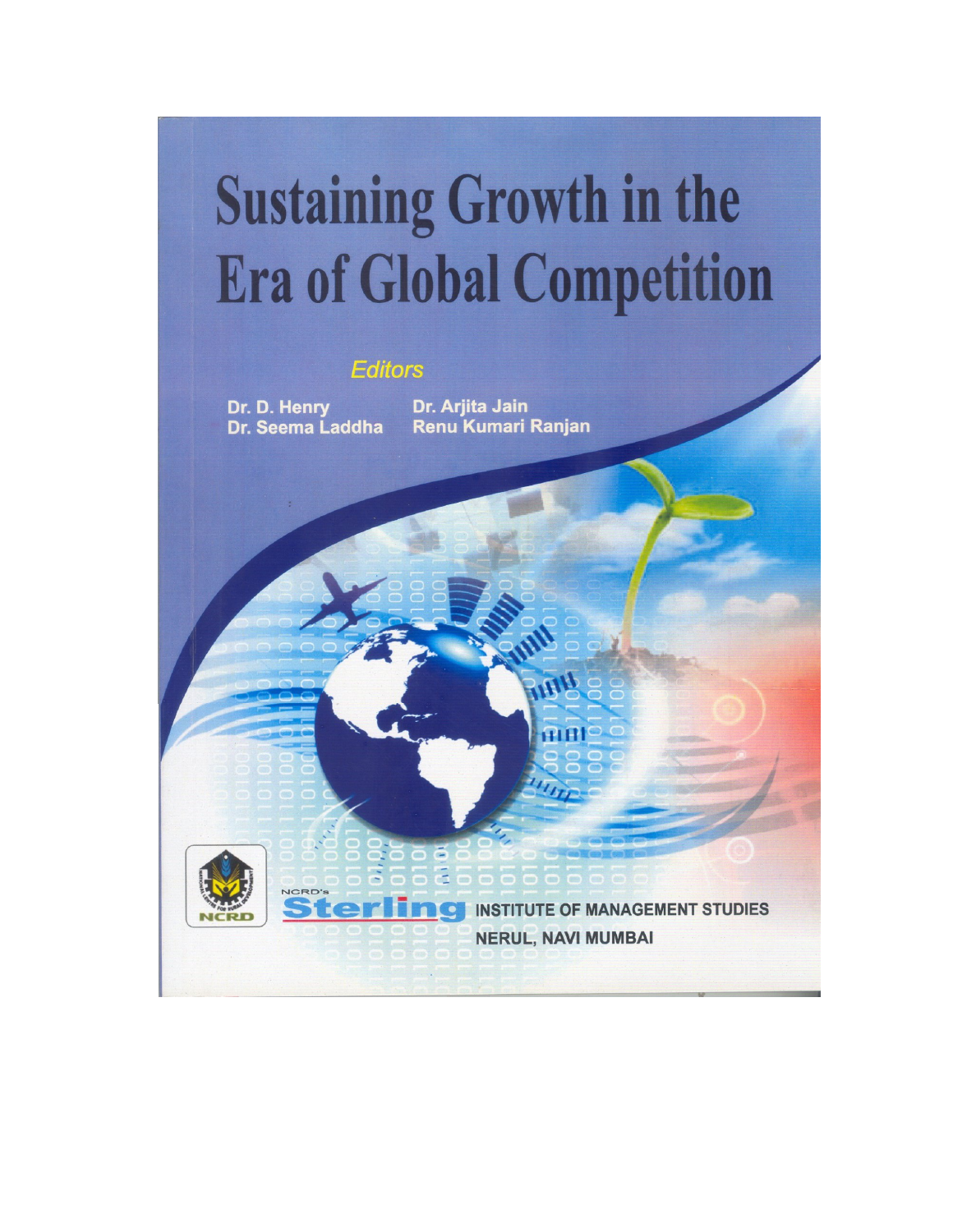# **SUSTAINING GROWTH IN THE ERA OF GLOBAL COMPETITION**

*Editors* **Dr. D. Henry Dr. Arjita Jain Dr. Seema Laddha Renu Kumari Ranjan**





**NERUL, NAVI MUMBAI**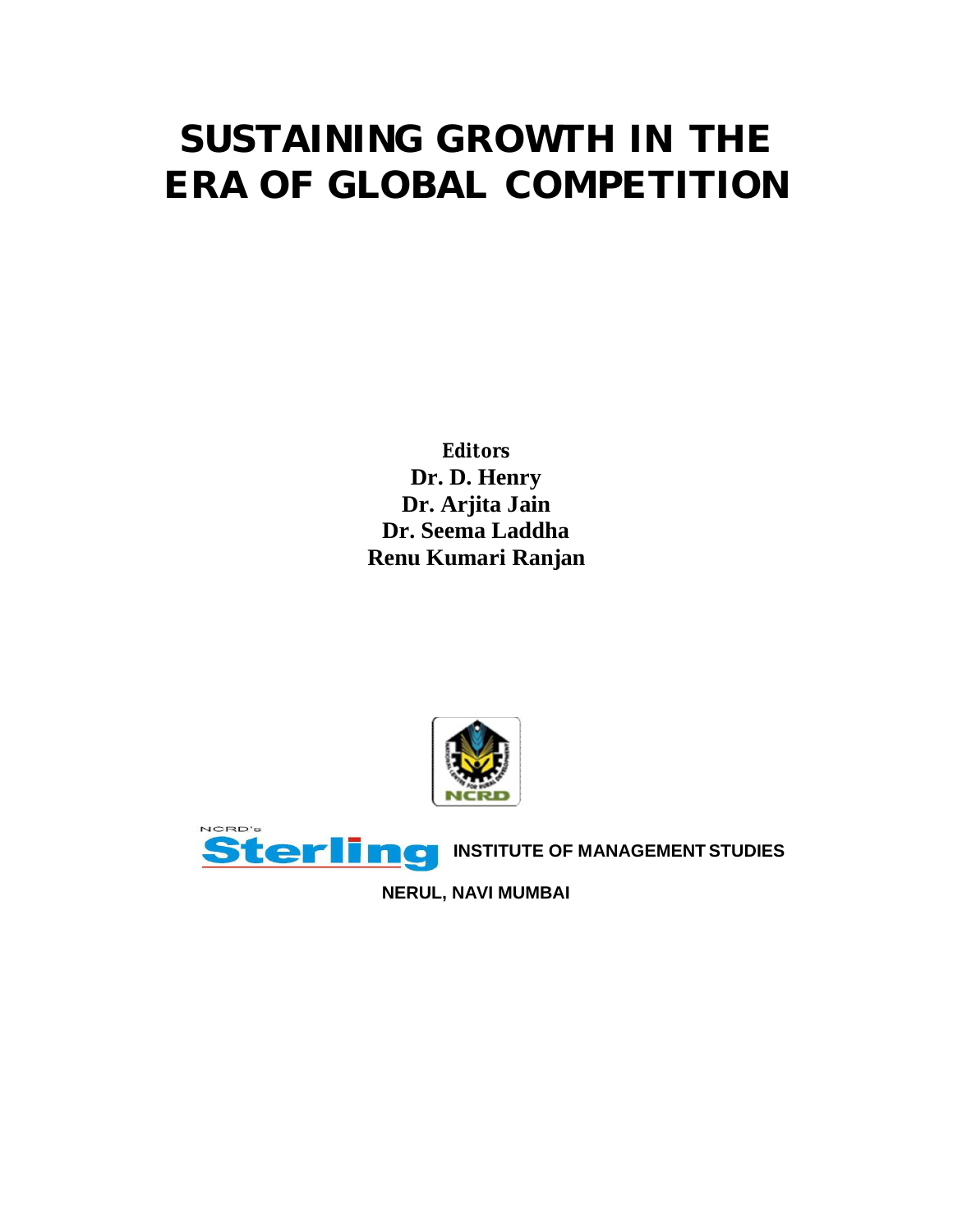**©** No part of this publication should be reproduced, stored in a retrieval system, or transmitted in any form or by any means, electronic, mechanical, photocopying, recording and/or otherwise without the prior written permission of the editors and publishers.

**ISBN:** 978-93-5142-532-8

Information contained in this work has been received from respective research scholars/paper author/s. For information published herein, NCRD's Sterling Institute of Management Studies, Nerul, Navi Mumbai and Himalaya Publishing House Pvt. Ltd. are not responsible. Authors are solely responsible for any damages arising out of use of this published information work.

#### **Printed and Published by:**

Mrs. Meena Pandey **HIMALAYA PUBLISHING HOUSE PVT. LTD.,** "Ramdoot", Dr. Bhalerao Marg, Girgaon, Mumbai - 400 004. **Phones:** 23860170 & 23863863, **Fax:** 022-23877178 **E-mail**: himpub@vsnl.com **Website:** www.himpub.com

#### **For:**

**NCRD's Sterling Institute of Management Studies** Plot No. 93/93A, Sector -19, Near Seawoods Railway Station, Nerul, Navi Mumbai. **Website:** www.ncrdsims.org **E-mail:** ncrdsims@yahoo.com, ncrdsims@indiatimes.com

**Printed by:** Rose Fine Art, Mumbai. On behalf of HPH.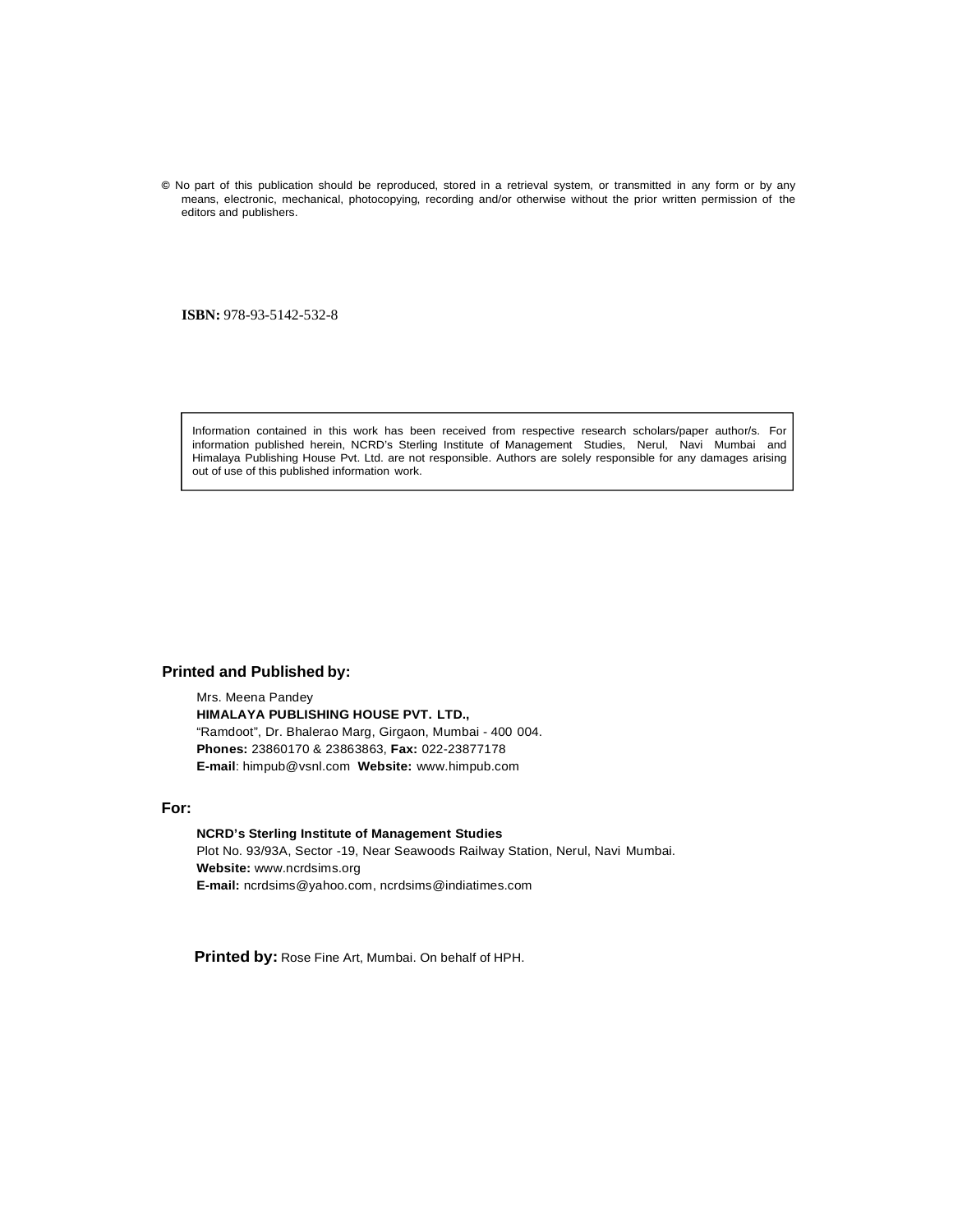### **PREFACE**

NCRD's Sterling Institute of Management Studies, Nerul, Navi Mumbai is a premier management institute, ranked 'A' grade – by AIMA and Business India. The institute is organizing its annual National Conference on 22<sup>nd</sup> March 2014, on the theme "Sustaining Growth in the Era of Global Competition." We take great pleasure in bringing out a volume of selected papers presented at the conference.

Highly competitive business environment, knowledgeable internal as well as external customers, unpredictable advancements in technology and management are keeping today's business enterprises on their toes. Common challenges faced by today's organizations are threats to effectiveness, efficiency, and profitability; challenges from turbulent environments, increased competition, and changing customer demands; and the constant challenge to maintain congruence among organizational dimensions such as technology, strategy, culture, and processes. Keeping organizations healthy and viable in today's world is a daunting task. Under this backdrop this conference aims to bring out the information to develop newer strategies to handle managerial dilemmas in all functional areas.

This book is a collection of papers presented at the National Conference organized by Sterling Institute of Management Studies on  $22<sup>nd</sup>$  March 2014. This book is divided into four sections-Sections I: Marketing, Section II: Finance, Section III: Human Resource t, Section IV: Technology & Information Management. The collection of papers published in this book reflects the high quality research work in the field of business and technology. It would hopefully stimulate further thinking and research orientation among budding research scholars.

We hope that this would add value to the field of Information technology and Management. We appreciate your valuable suggestions for any improvements and comments on the usefulness of this publication. You can write to us at director@ ncrdsims.edu.in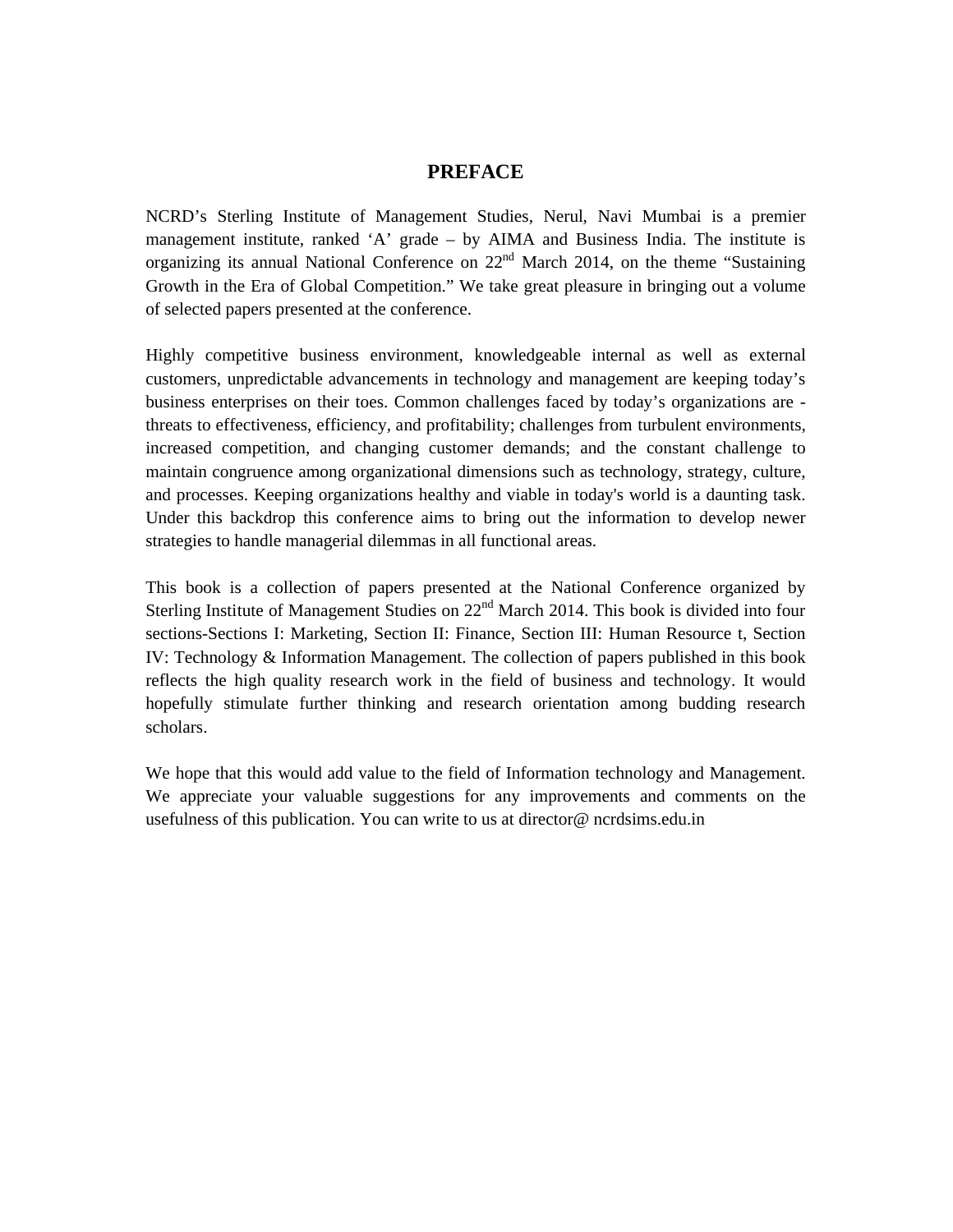# **ACKNOWLEDGEMENT**

This conference is the result of extensive planning and teamwork. It provided a common platform for corporate professionals, academicians and research scholars for deliberations on the theme "Sustaining Growth in the Era of Global Competition."

On behalf of the team of National Conference 2014 we wish to thank National Centre for Rural Development (NCRD), for facilitating, supporting and enabling the planning & organizing of this conference.

Our heartfelt thanks to the authors of the papers submitted for the conference. We are grateful for their interest and efforts in making this conference meaningful and successful.

We express our sincere gratitude to our Chairman, Hon'ble Shri Dilip Walse-Patil and Smt. Kiran Patil for their support and blessings.

We express our sincere thanks to Mr. P.H. Kshirsagar, Director and Mr. Amarjit S. Kharade, Chief Administrative Officer of National Centre for Rural Development for guiding us throughout this endeavor.

We also extend a very sincere gratitude to all the eminent speakers and guests for honoring us with their presence. We especially appreciate the efforts put in by all the coordinators, faculty members, students and entire staff of Sterling Institute of Management Studies for their unconditional support and encouragement throughout the planning and execution of the event.

Finally, we express our thanks to Himalaya Publishing House for making this book a reality.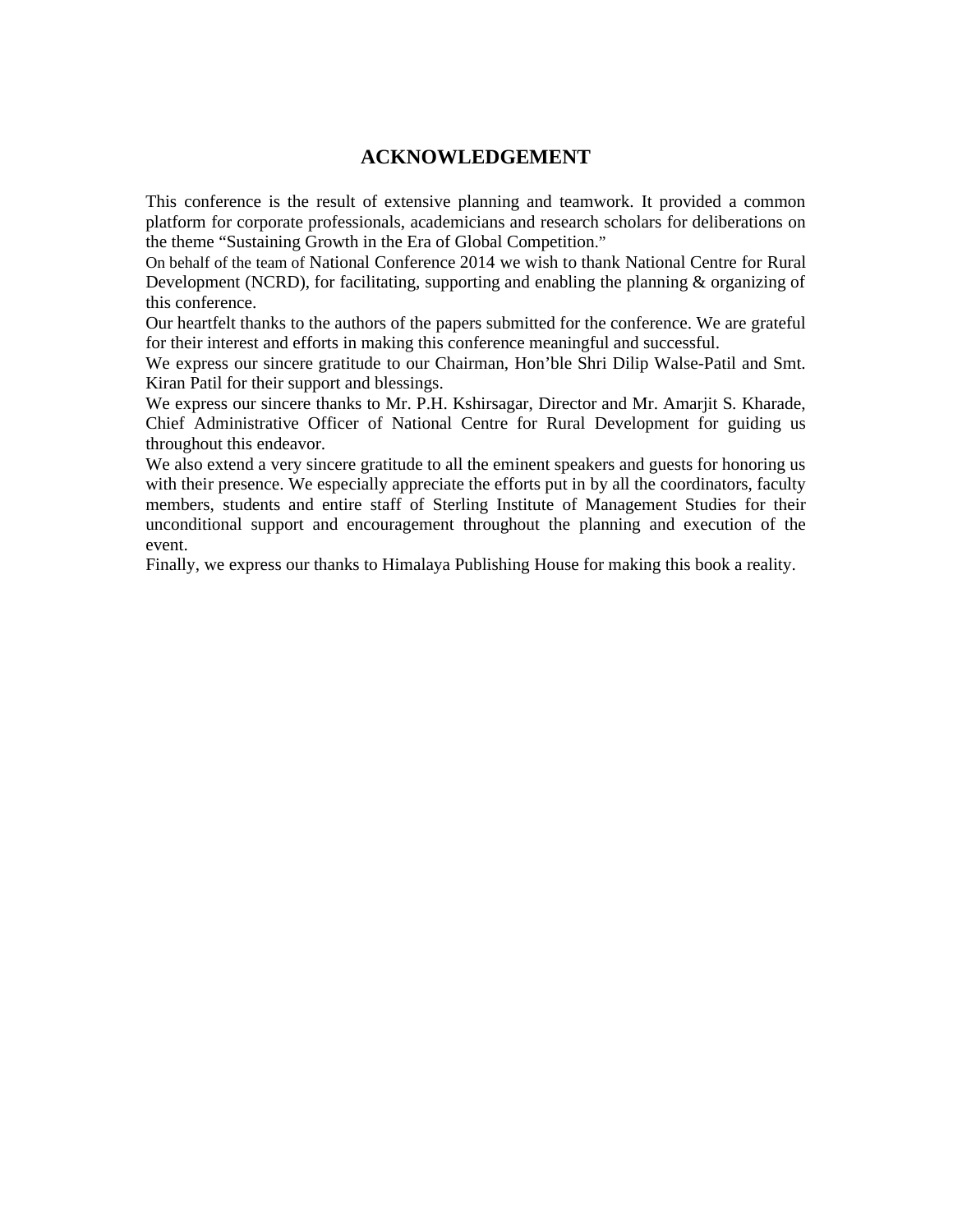## **Coordinators**

 **Marketing:** Prof. Purshottam Patil,  **Finance:** Prof. Jyoti Singhal  **Human Resource:** Dr. Arjita Jain **Technology & Information Management:** Prof. Megha Wankhede  **General Management:** Prof. Rakhi Shrivastava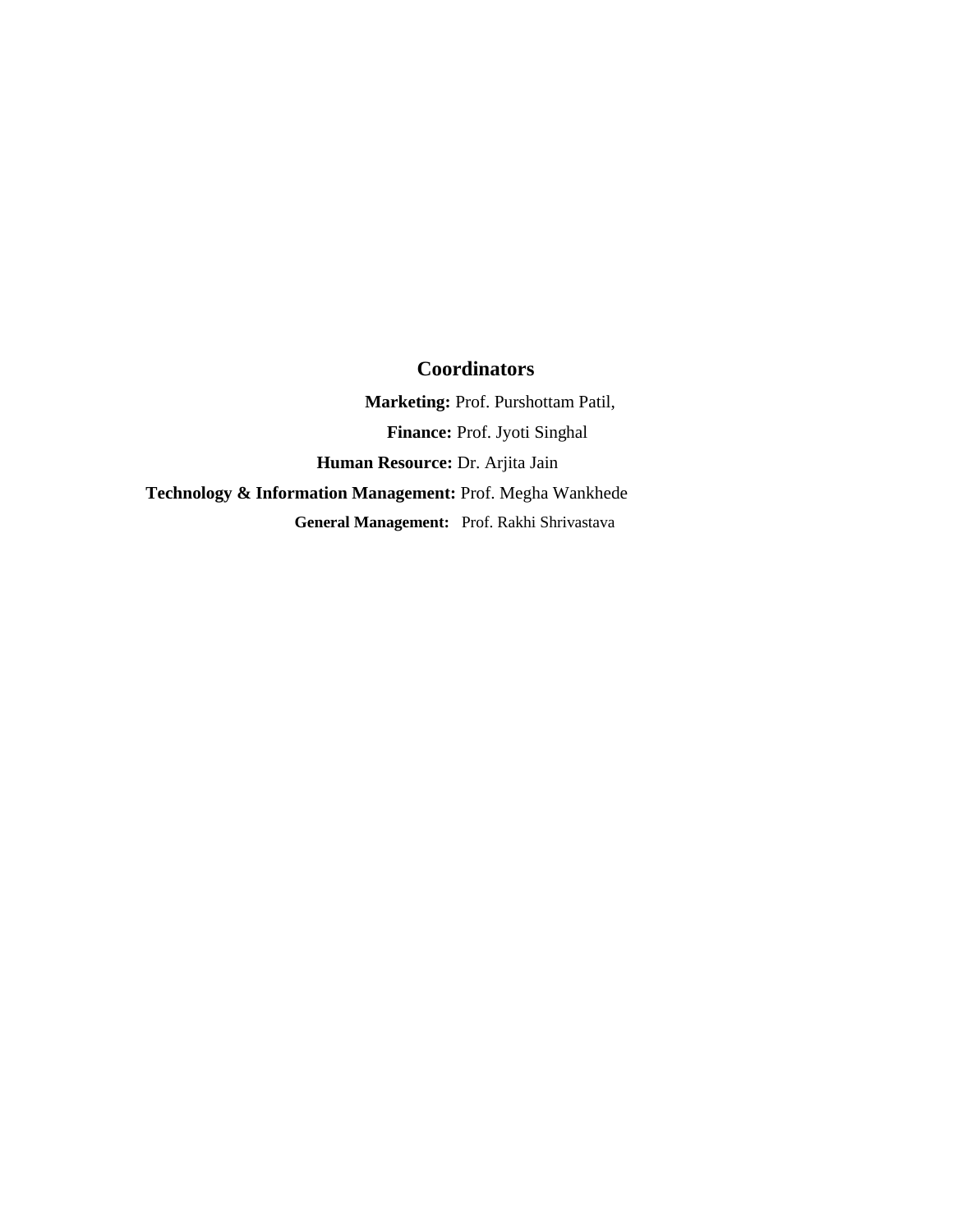# **CONTENTS**

| Sr.N<br>о.   | Title                                                                                                                                                                  | Page No. |
|--------------|------------------------------------------------------------------------------------------------------------------------------------------------------------------------|----------|
|              | Section - I: Marketing                                                                                                                                                 |          |
| ı            | A Study on the Awareness of the Consumers with Reference to Water<br><b>Purification and Water Purifiers</b><br>Dr. Durga Surekha                                      |          |
| $\mathbf{2}$ | Attributes Affecting Footwear Preferences of Young Generation<br>Dr. R.S. Sadan and Mrs. Tasneem Khidir                                                                |          |
| 3            | Growth of Multiplexes in India & Emergence of F&B as Separate Segment<br>Dr. Seema Laddha                                                                              |          |
| 4            | <b>Innovative Marketing Practices For Competitive Advantage</b><br>Sudarshan Gopinath Kale                                                                             |          |
| 5            | <b>Consumer Behavior On Banner Advertising and Digital Advertising</b><br>Rajiv P. Wad and Iftigar I. Mistry                                                           |          |
| б            | A Study on Recent Technological Changes in Banking Industries<br>Dr. Anand A. Muley and Prof. Sandeep J. Ponde                                                         |          |
| 7            | A Study on Various Marketing Strategies Used by Companies for Brand-War<br>Mr. Jaymin Shah and Ms. Nikita Shah                                                         |          |
| 8            | A Study on the Impact of Social Media campaigns in the Automobile Sector:<br>A Focus on the Mumbai and Navi Mumbai Region of the Maharashtra State<br>Purshottam Patil |          |
| ۰            | Green Marketing in Business an Overview<br>Satish G. Athawale and Vikas Jadhav                                                                                         |          |
| 10           | Strategic Management for Today's Business: Strategies used by Luxury<br><b>Brands in India</b><br>Prof. Sandeep Bhanot                                                 |          |
| 11           | Mall Management and Impact on Organized Retail<br>Prof. Vikram Parekh                                                                                                  |          |
| 12           | Making Money in Reverse Gear: A case study on Reverse Logistics Company<br>Pvt. Ltd.<br>Prof. Pradnya Girhe                                                            |          |
| 13           | SMEs - The Catalyst of India - Africa Economic Cooperation<br>Mrs. Renu K. Ranjan                                                                                      |          |
|              | Section - II: Finance                                                                                                                                                  |          |
| 14           | Impact of Behavioural and Market Factors on Investment Decision Making<br>Prof. Jyoti Singhal                                                                          |          |
| 15           | Developing Interest Free Micro Financing Models for the Deprived<br>Dr. Abdul Majid Ansari                                                                             |          |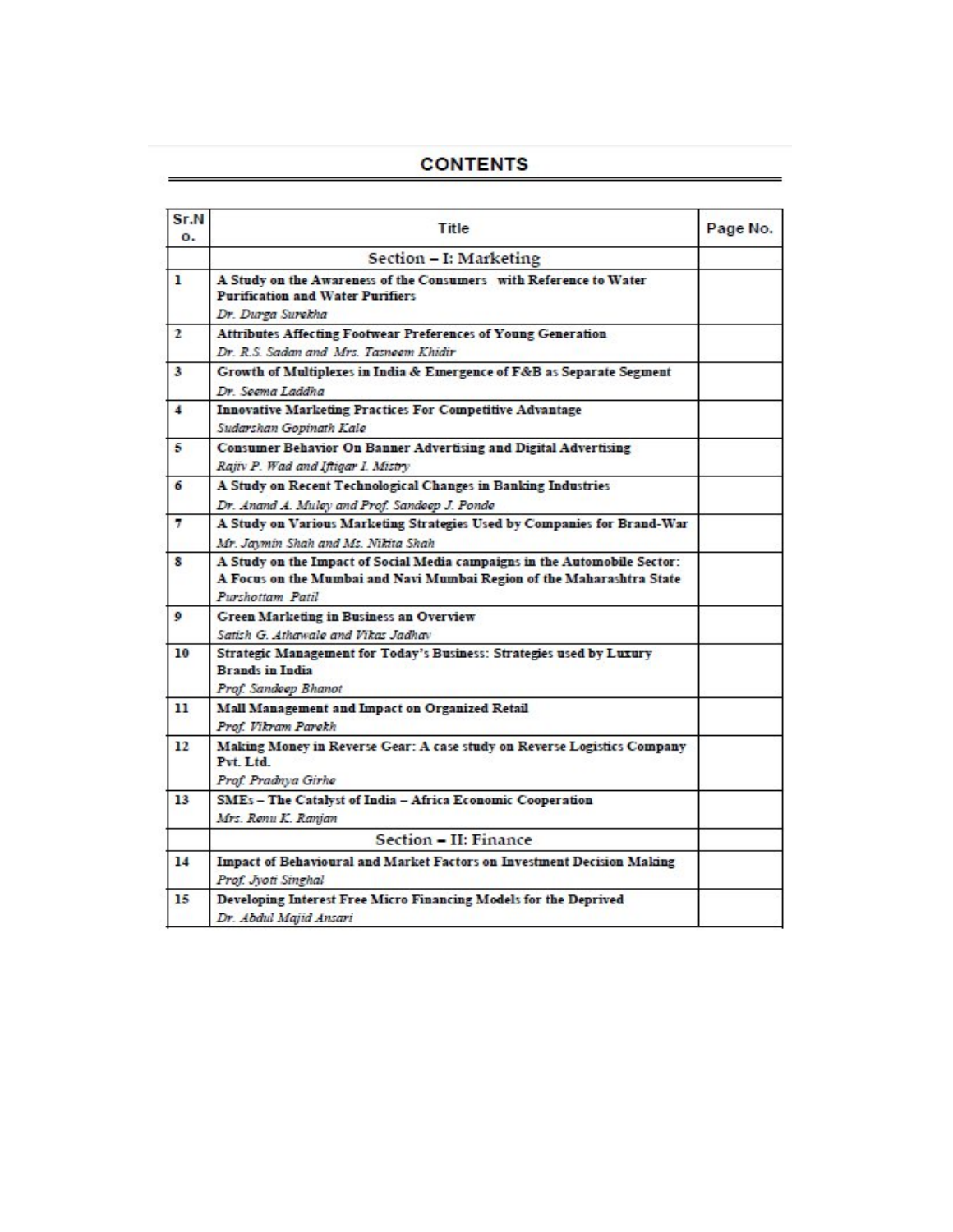| 16 | FDI in Retail Sector: Striving for Inclusive Growth                                                                                                                                                       |  |
|----|-----------------------------------------------------------------------------------------------------------------------------------------------------------------------------------------------------------|--|
|    | Prof. Mayur N. Malviya and Dr. Shriprabhu G. Chapke                                                                                                                                                       |  |
| 17 | Microfinance - An Overview                                                                                                                                                                                |  |
|    | Jaisinghani Reshma                                                                                                                                                                                        |  |
| 18 | Case Studies on Status of Microfinance Enterprises in Navi Mumbai                                                                                                                                         |  |
|    | Ms. Trupti Joshi and Ms. Padma Priya Devanathan                                                                                                                                                           |  |
| 19 | An Evaluation of Financial Health of Indian Pharmaceutical Industry A Case<br>Study on Cross Sectional Assessment of CIPLA Public Ltd. and Dr. Reddy's<br>Laboratories Ltd.<br>Prof. Rakhi R. Shrivastava |  |
|    | Section - III: Human Resource                                                                                                                                                                             |  |
| 20 | A Study on Work Life Balance of College Teachers in Mumbai                                                                                                                                                |  |
|    | Dr. Mahalaxmi Krishnan and Ms. Usha Bhandare                                                                                                                                                              |  |
| 21 | Analysis of Market Potential for Human Resource Information System<br>(HRIS) in Central Mumbai with Reference to CA Firms<br>Dr. Manjiri Karandikar and Sonali R. Wani                                    |  |
| 22 | Challenges Faced by Engineering Institutes in India: Past, Present and<br>Future<br>Dr. Manasi Karkare                                                                                                    |  |
| 23 | Impact of Employee Engagement Activities on Relative Job Performance and<br>Retention: An Empirical Study of Health Care Industry in Central Mumbai<br>Prof. Nameeta Sonaskar and Karuna Kamble           |  |
| 24 | <b>Management Lessons from Literature</b>                                                                                                                                                                 |  |
|    | Dr. Henry Babu and Dr. Aruna Henry                                                                                                                                                                        |  |
| 25 | Empowerment, Management and Organizational Effectiveness<br>Dr. Arjita Jain                                                                                                                               |  |
| 26 | A Study on "Outsourcing the HR Functions" with Respect to it Industry in<br>Mumbai<br>Kasturi Naik                                                                                                        |  |
| 27 | A Study on Ethical Practices and Their Effectiveness Towards Hiring and<br>Firing<br>Senthilkumar U.S. and Walter Vikas I.                                                                                |  |
| 28 | Seizing Demographic Dividends - A Call for Reforms in Higher Education<br>Chandrashekhar K. Ghogare                                                                                                       |  |
| 29 | Globlal Pratices and Changing Role of HRM<br>Jaynti Kumari                                                                                                                                                |  |
| 30 | Emotional Intelligence as A Predictor of Academic and Professional Success<br>Prof. Ayati Bose                                                                                                            |  |
|    | Section - IV: Technology & Information Management                                                                                                                                                         |  |
|    |                                                                                                                                                                                                           |  |